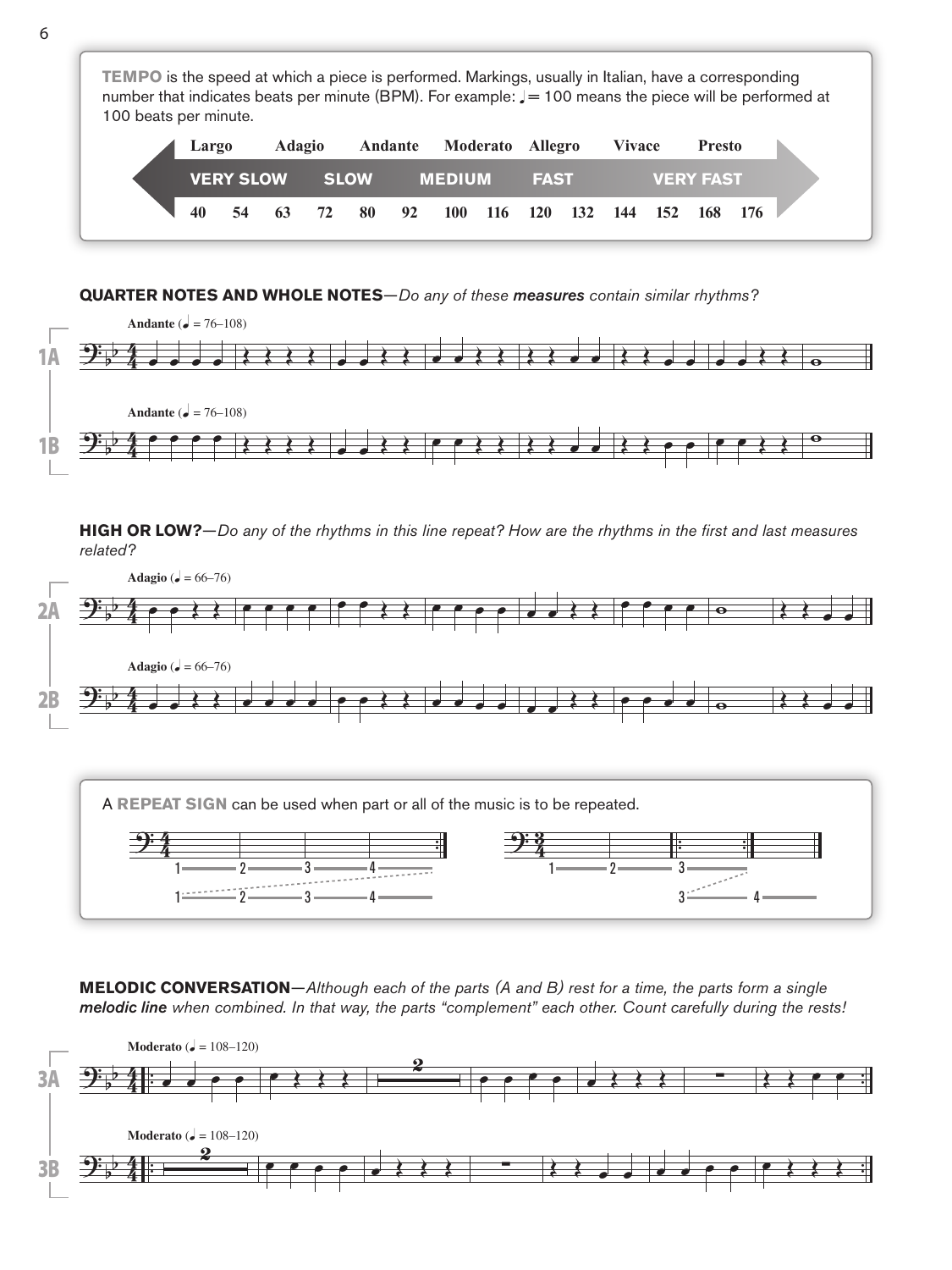**DYNAMIC CHORALE**—*Dynamics remain in effect until something new is indicated. What is the dynamic level at measure 4? How about at measure 6?*



**PATTERN SEARCH**—*How are measures 1–2 related to measures 3–4? Is there a pattern? How about measures 5–6?*



**RITE OF PASSAGE**—*What is the melodic pattern used in part A? Practice performing this line at various tempi. Listen to others as you play your part, working to maintain balance as the harmony becomes more complex.*



note emphasis. Woodwind and brass musicians accent notes by using more air at the front of the note and with a firmer articulation. Percussionists accent notes by using a higher stick height (and more force) or a harder mallet choice.



**FOCUS ON ACCENTS**—*Play accented notes with extra emphasis. Play at different dynamic levels to practice performing accents at those levels.*

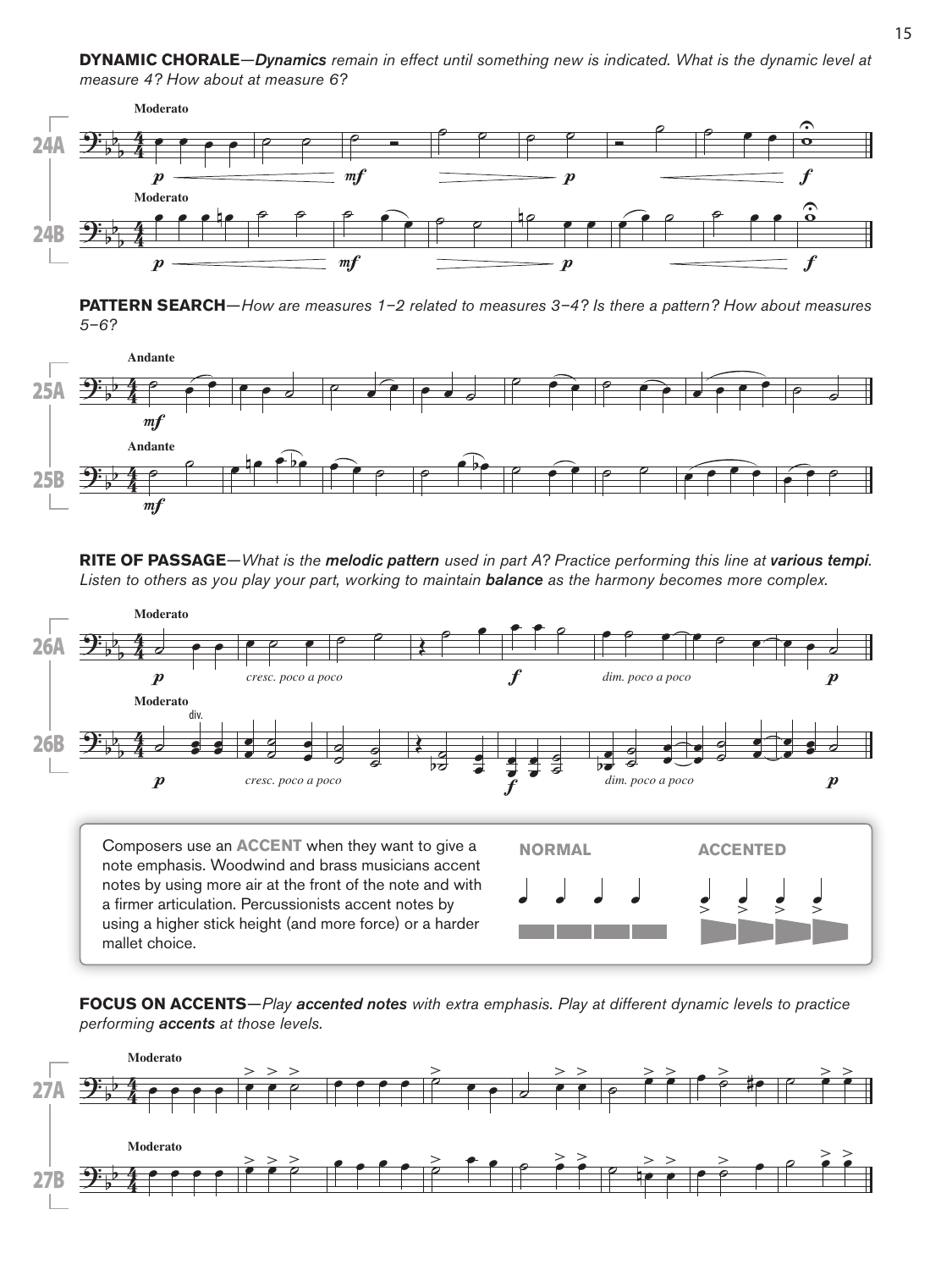**YOU COMPLETE ME, TOO**—*Lines 51 and 52 can be performed together. They "complement" each other. Count carefully during the rests!*



**LEGATO** is an articulation marking that instructs musicians to connect notes together with a smooth air stream. A legato note will "touch" the next note.

**STACCATO** is an articulation marking that instructs musicians to put some space between notes. A staccato note will not "touch" the next note.



.<br>.<br>. .<br>.<br>. .<br>.<br>. 2 | 2 2 2 2 - 2 .<br>. . .<br>. . .<br>. . .<br>. . .<br>. . .<br>. . .<br>.<br>. .

**SHAPE SHIFTER**—*Demonstrate your ability to play legato and staccato notes in this line.*





**WALKIN' COOL**—*What patterns can you find in this happy tune with its infectious groove?*

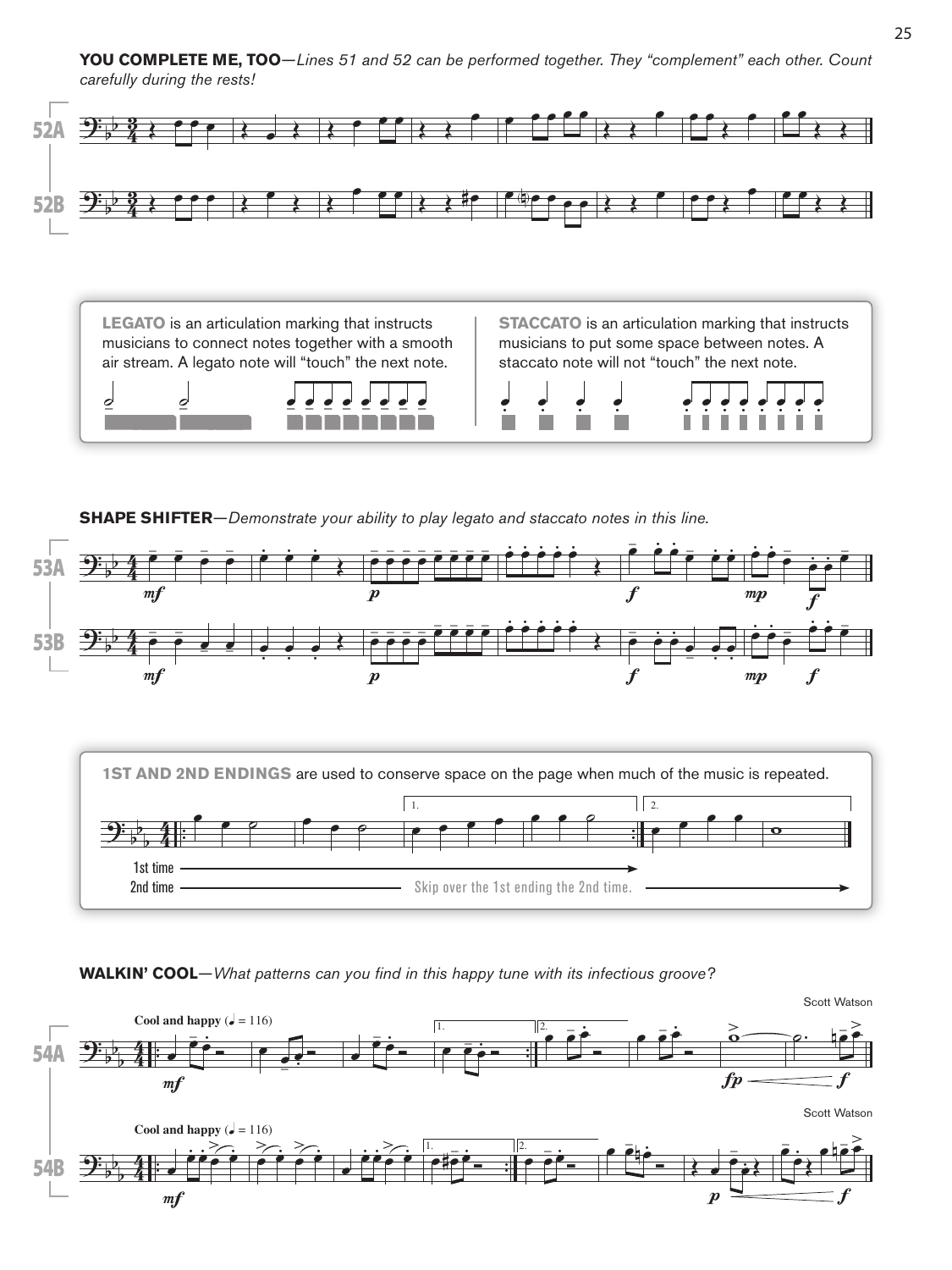## Level 4



## **KEY OF C MAJOR**





Major Scale in Steps



Major Scale Pattern in Thirds **Major Arpeggio (Tonic, Subdominant, Dominant)** 



Major Scale in Sequence

















 $\Rightarrow$ 4 <sup>œ</sup> <sup>œ</sup> <sup>œ</sup> <sup>œ</sup> <sup>œ</sup> <sup>œ</sup> <sup>œ</sup> <sup>œ</sup> <sup>œ</sup> <sup>œ</sup> <sup>œ</sup> <sup>œ</sup> <sup>œ</sup> <sup>œ</sup> <sup>œ</sup> <sup>œ</sup> <sup>œ</sup> <sup>œ</sup> <sup>œ</sup> <sup>œ</sup> <sup>œ</sup> <sup>œ</sup> <sup>œ</sup> <sup>œ</sup> <sup>œ</sup> <sup>œ</sup> <sup>œ</sup> <sup>œ</sup> <sup>œ</sup> œ#œ <sup>œ</sup> <sup>w</sup>